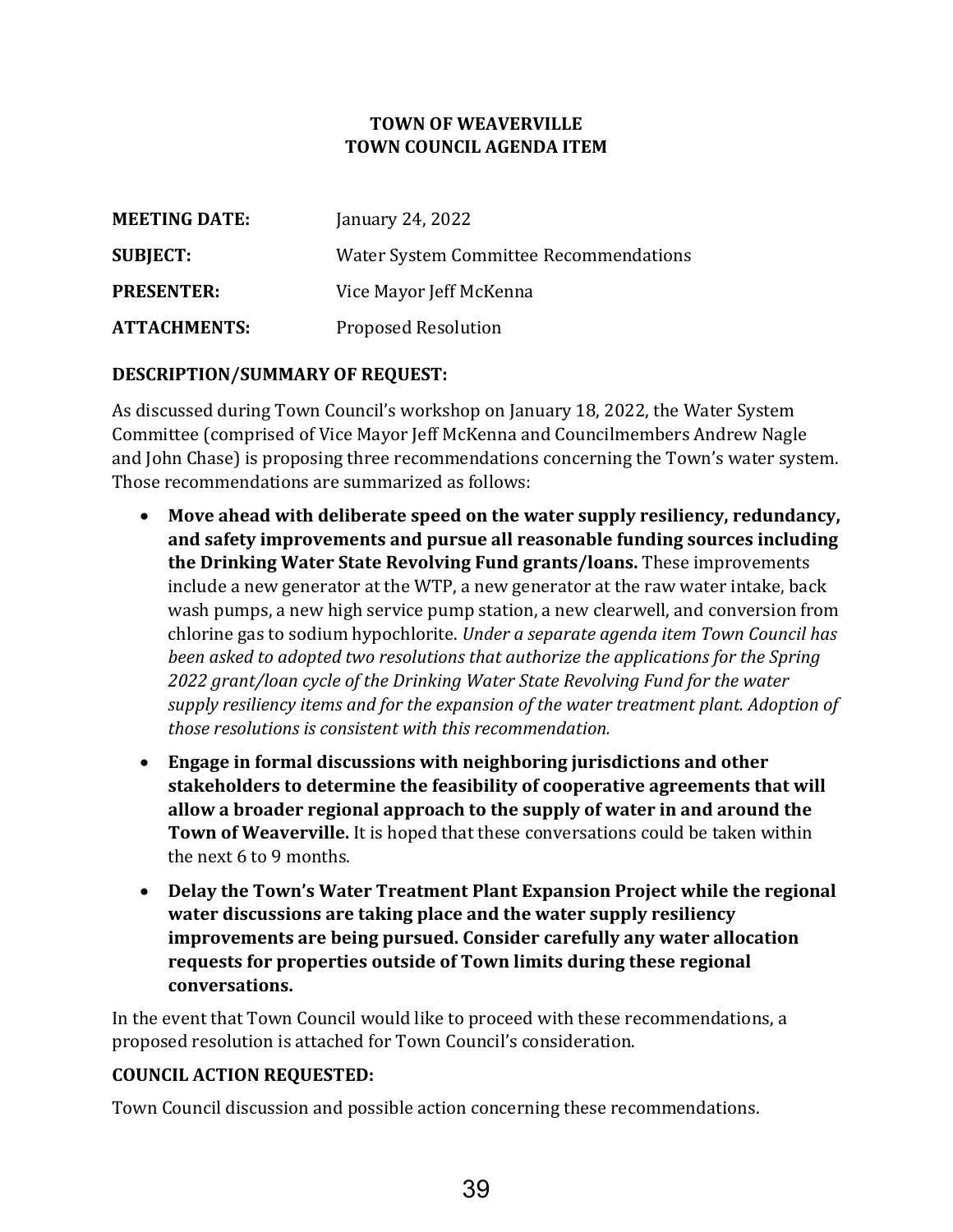### **TOWN OF WEAVERVILLE RESOLUTION CONCERNING THE TOWN'S WATER SYSTEM**

**WHEREAS**, the Town owns and operates a water system that includes a water treatment plant that was completed in 1997 and has a permitted design capacity which allows the withdrawal of up to 1.5 million gallons of raw water per day from the Ivy River;

**WHEREAS**, the plant is in need of some improvements in order to address water supply resiliency, redundancy, and safety concerns ("water supply resiliency improvements"), including the following; a new generator at the WTP, a new generator at the raw water intake, back wash pumps, a new high service pump station, a new clearwell, and conversion from chlorine gas to sodium hypochlorite; and

**WHEREAS**, preliminary engineering reports secured by the Town indicate that there will likely be a need to expand the water production capacity in the Town's water treatment plant in the next ten years in order to accommodate expected growth in the area;

**WHEREAS**, the Ivy River is a regional natural resource and there appears to be interest among the Town's neighboring jurisdictions and other stakeholders to have formal discussions concerning the feasibility of cooperative agreements that will allow a broader regional approach to the supply of water in and around the Town of Weaverville;

**WHEREAS**, while it is not prudent to delay the water supply resiliency improvements, there is sufficient current capacity in the water treatment plant to delay a decision on that project pending the outcomes of the regional water discussions;

Now, therefore, **BE IT RESOLVED** by the Weaverville Town Council as follows:

- 1. The Mayor and Town Manager are directed to contact neighboring jurisdictions and stakeholders to gauge interest in participating in conversations concerning the feasibility of cooperative agreements that will allow a broader regional approach to the public supply of water in and around the Town of Weaverville. Governmental jurisdictions and stakeholders to invite to those conservations include, but are not limited to: Buncombe County, Marshall, Mars Hill, Madison County, Friends of the Ivy, Madison and Buncombe County Soil & Water Conservation District, Land-of-Sky Regional Council and North Carolina Department of Environmental Quality. Once interest is determined an interlocal regional water committee can be formed with representation from all interested parties.
- 2. Town Council action on the expansion of its Ivy River Water Treatment Plant is delayed while regional water discussions are occurring.
- 3. Town Council has agreed to approach water allocation requests pertaining to properties outside of the Town's limits very conservatively until a decision is made on the expansion of the water treatment plant and while regional water discussions are occurring.